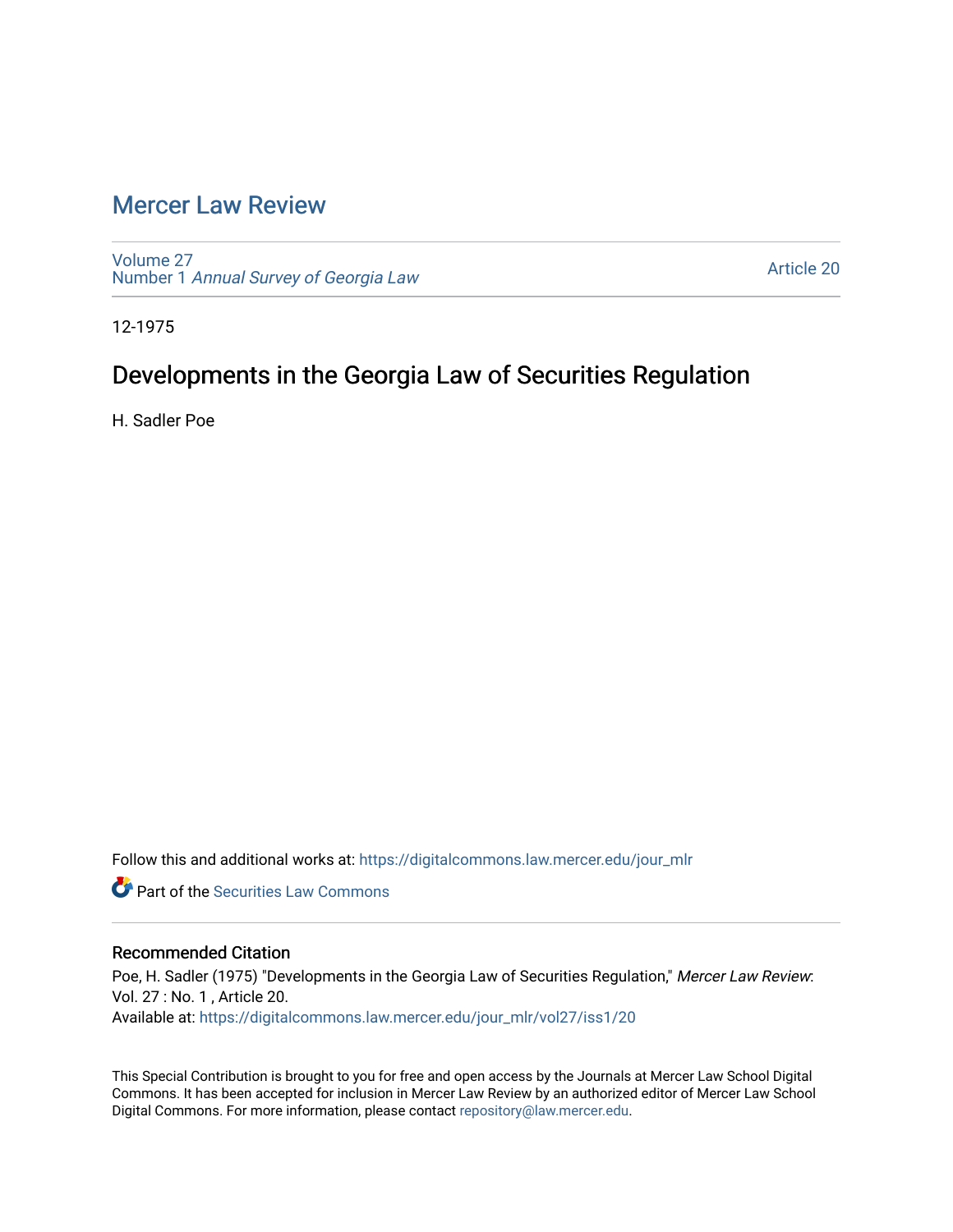# **DEVELOPMENTS IN THE GEORGIA LAW OF SECURITIES REGULATION**

### *By* H. SADLER POE\*

For the second sucessive year, the General Assembly has enacted significant amendments to the Georgia Securities Act of 1973.' (Hereinafter referred to as the "Act" or the "1973 Act.") While this year's amendments<sup>2</sup> (the "1975 Amendments" or the "Amendments") are not as extensive as the previous amendments,' the 1975 Amendments make important changes in virtually every area of the 1973 Act's coverage. From exempt securities and transactions, to registration of securities, to regulation of dealers and salesmen, to enforcement, the changes have been numerous, many of them merely clarifying the drafters' intent, but others make important substantive changes. The Secretary of State (hereinafter the "Commissioner") has also adopted significant regulations which affect most areas regulated by the Act. This article will discuss the legislative and administrative changes. Probably because of its recent enactment there have been no reported decisions involving the Act.

### **I.** LEGISLATIVE CHANGES

# *A. Registration Of Securities*

Provisions of the Act relating to securities registration' were not, for the most part, amended significantly. Most amendments were for fine tuning of the existing provisions, although a few new sections were added, including a brand new form of registration for not-for-profit issuers.'

Perhaps the most important change in the area of securities registration is the extension of the prohibition on the use of sales literature from securities registered by qualification' to securities registered under short form registration<sup>7</sup> and not-for-profit issuer registration.<sup>8</sup> This prohibition, which is not apparent on a casual reading of the Act, results from the combined effects of the definition of prospectus' and the description of unlawful

- 4. 1973 Act **§§5** to 7, **GA.** CODE ANN. §§97-105 to **-107** (Supp. 1974).
- **5.** Amendments §11 at pp. 941-47.
- 6. **1973** Act §5(a), **GA. CODE ANN.** §97-105(a) (Supp. 1974).
- 7. **1973** Act §5(d), **GA. CODE ANN.** §97-105(d) (Supp. 1974).
- **8.** Amendments **§11** at p. 941.

Associate in the firm of Alston, Miller & Gaines, Atlanta, Georgia. Princeton University (A.B., 1967); University of Virginia (LL.B., 1971). Member of the State Bar of Georgia.

<sup>1.</sup> **GA. CODE ANN.** §97-101 et seq. (Supp. 1974). Textual references to "sections" in this article are to those of the 1973 Act. These sections are codified in GA. CODE ANN., tit. 97 (Supp. 1974).

<sup>2.</sup> Ga. Laws, 1975, p. 928 [hereinafter cited as Amendments, with the appropriate section and page indicated].

<sup>3.</sup> Ga. Laws, 1974, p. 284.

**<sup>9. 1973</sup>** Act §2(a)(13), **GA. CODE ANN.** §97-102(a)(13) (Supp. 1974).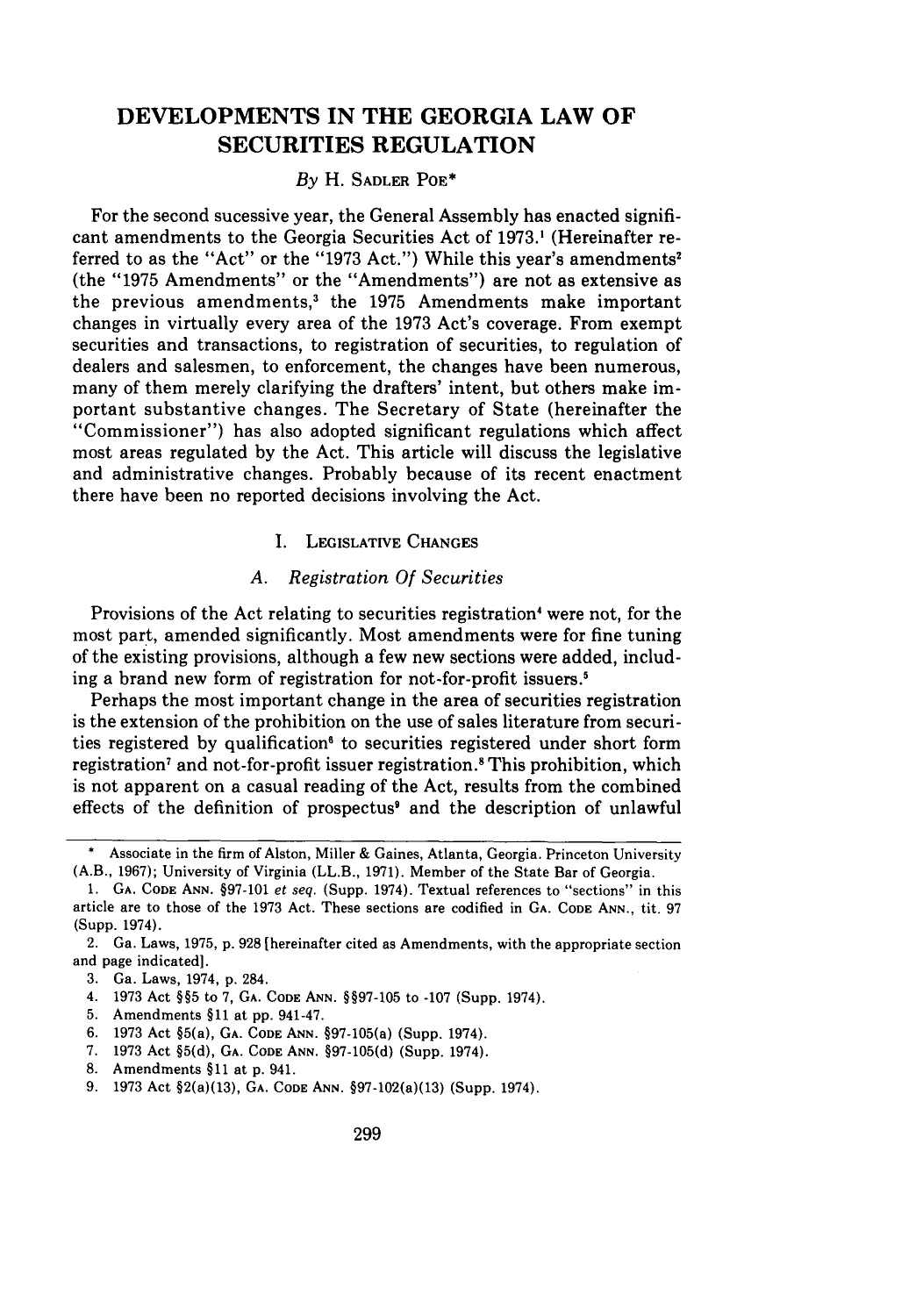practices. 0 The former describes prospectus broadly enough to include any sales literature, while the latter makes it unlawful to use any prospectus except a prospectus which conforms to the registration requirements of the Act when selling a security registered under the Act. Both of those sections were amended this year. The description of unlawful practices was expanded to cover not only prospectuses used in connection with sales of securities registered by qualification, but also to cover prospectuses used in connection with sales of securities registered under the short form and the not-for-profit form of registration.<sup>11</sup> Section 12(a)(3) of the Act<sup>12</sup> now provides that in connection with sales of any securities registered under sections  $5(a)^{13}$  (qualification),  $5(d)^{14}$  (short form), or  $5(e)^{15}$  (not-for-profit), the only prospectus which may lawfully'be used is one which complies with those sections, respectively.

The definition of prospectus<sup>16</sup> was amended to extend the availability of two exceptions from the definition which had been available for securities registered by qualification, to securities which are registered under the short and not-for-profit form.'7 The first of these exceptions is for written confirmations of sale," and the second relates to advertisements or circulars which identify the security, state the price thereof, explain who will execute orders, and state from whom a prospectus meeting the requirements of the Act may be obtained."

The Amendments<sup>20</sup> also extended the requirement that prospectuses for securities registered by qualification be legended to disclaim any approval of such securities by the Commissioner to prospectuses representing securities registered under the short form or the not-for-profit form of registration.<sup>21</sup>

Another important amendment<sup>22</sup> clarifies and refines the requirements of section **6(j)23** regarding the financial statements of an issuer required to be filed after a registration statement becomes effective. Owing to an oversight in drafting, that section seemed to require that an issuer which had registered under the short form would nevertheless have to file certified financials for its fiscal year ending during the 12-month period after the effective date of the registration statement, even though the short form of

- 13. **GA.** CODE ANN. §97-105(a) (Supp. 1974).
- 14. **GA.** CODE ANN. §97-105(d) (Supp. 1974).
- 15. **GA.** CODE ANN. §97-105(e) (Supp. 1974).
- 16. 1973 Act §2(a)(13), **GA.** CODE ANN. §97-102(a)(13) (Supp. 1974).
- 17. Amendments **§1** at p. 931.
- 18. 1973 Act §2(a)(13)(i), **GA.** CODE **ANN.** §97-102(a)(13)(i) (Supp. 1974).
- 19. 1973 Act §2(a)(13)(ii), **GA.** CODE ANN. §97-102(a)(13)(ii) (Supp. 1974).
- 20. Amendments §14 at p. 951.
- 21. 1973 Act §6(d), **GA.** CODE **ANN.** §97-106(d) (Supp. 1974).
- 22. Amendments §15 at p. 951.
- 23. **GA.** CODE **ANN.** §97-106(j) (Supp. 1974).

<sup>10. 1973</sup> Act §2(a)(3), **GA.** CODE **ANN.** §97-102(a)(3) (Supp. 1974).

<sup>11.</sup> Amendments **§23** at p. 958.

<sup>12.</sup> GA. CODE ANN. §97-112(a)(3) (Supp. 1974).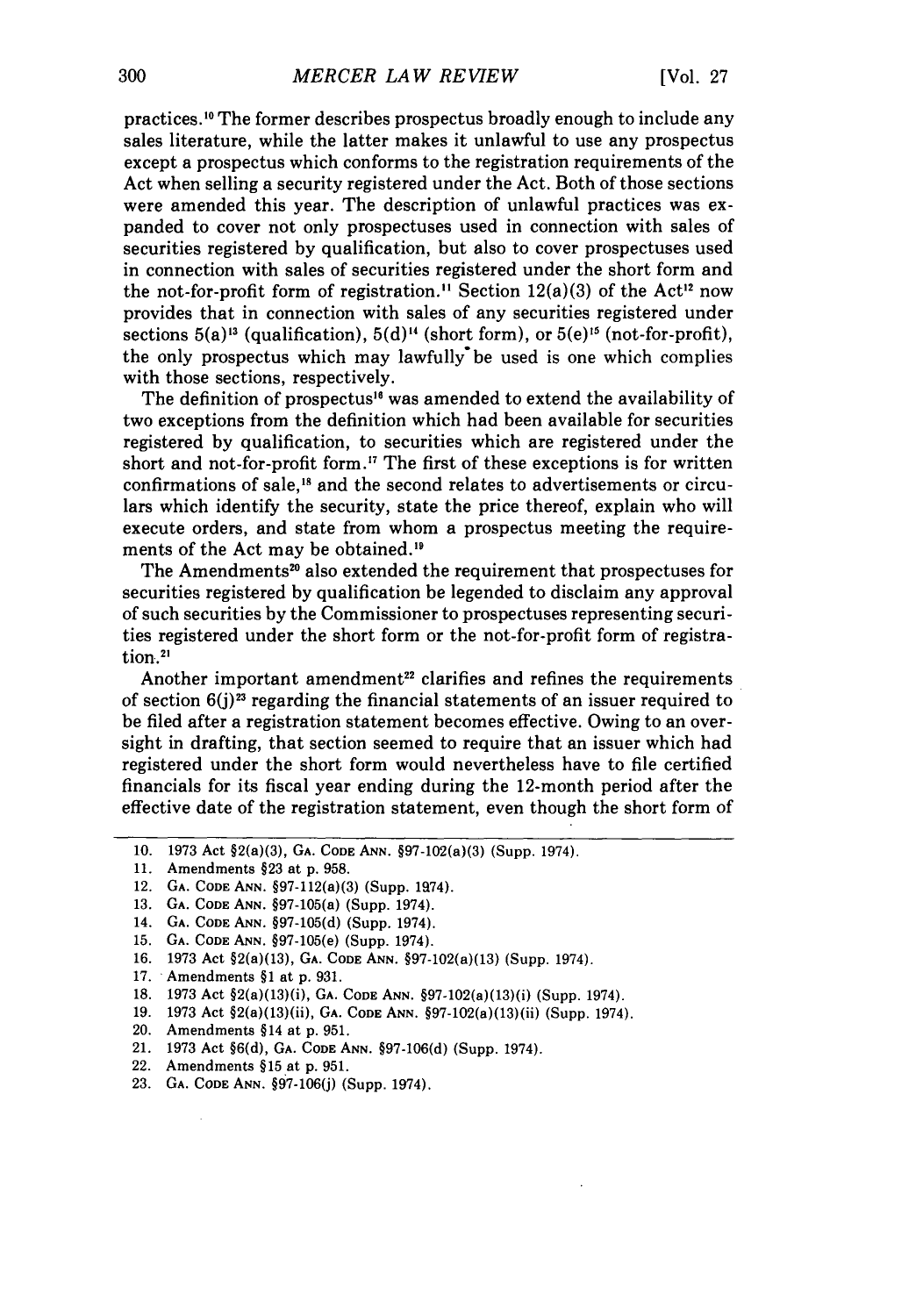registration does not require certified financials. The amendment corrects this obvious inconsistency and goes on to make further distinctions between the types of financial statements required to be filed subsequent to a registration by an issuer which registered its securities by qualification or notification, on the one hand, and by an issuer which registered its securities under the short form, on the other.

As amended, section 6(j) requires issuers which register securities by qualification or notification to file quarterly financials for a period of 12 months after the effective date of the registration or any renewal thereof. The requirement for filing quarterly financials ends on termination of the registration. By contrast, the requirement of such issuers to file certified annual financial statements begins on termination of the registration and continues for a 12-month period, thereby assuring the Commissioner access to certified financials which will tend to show whether the issuer has used the proceeds of the sale in the ways described in the prospectus. Issuers which registered their securities under the short form are now required to file financials, which need not be certified, for the fiscal year which ends during the 12-month period following termination of the registration. Such issuers are no longer required to file quarterly financial statements.

The bonding requirements for registration of securities by qualification has caused a substantial problem for many registrants. Under section  $6(b)$ ,<sup>24</sup> issuers registering securities by qualification have been required to file a bond with the Commissioner in the amount of \$25,000. The bond is conditioned upon the faithful compliance with the Act by the issuer. Issuers have had difficulty in finding insurers which write such bonds, and when such bonds are available, the insurers often require collateral in amounts up to the face amount of the bond.

The 1975 Amendments make two changes which should alleviate those problems.<sup>25</sup> First, the Amendments add to section  $6(b)$  a codification of the administrative practice under the Georgia Securities Act of 1957,<sup>26</sup> whereby the Commissioner would not require the issuer to file a bond if the securities would be sold by a dealer registered under the Act. The section will now provide that the issuer need not file a bond if the securities will be sold in Georgia solely through dealers or limited dealers which are registered under the Act. The second change is an exemption from the bonding requirement if the issuer deposits with the Commissioner a certificate of deposit with an approved financial institution in the amount of \$25,000, or certain state or federal obligations which have a market value on the date of deposit of at least \$25,000 or an irrevocable letter of credit in the amount of \$25,000, issued by a bank which is a member of the Federal Reserve System. Any interest on income on such certificate of deposit or

<sup>24.</sup> **GA. CODE ANN.** §97-106(b) (Supp. 1974).

<sup>25.</sup> Amendments §13 at p. 948.

<sup>26.</sup> Ga. Laws, 1960, p. 957.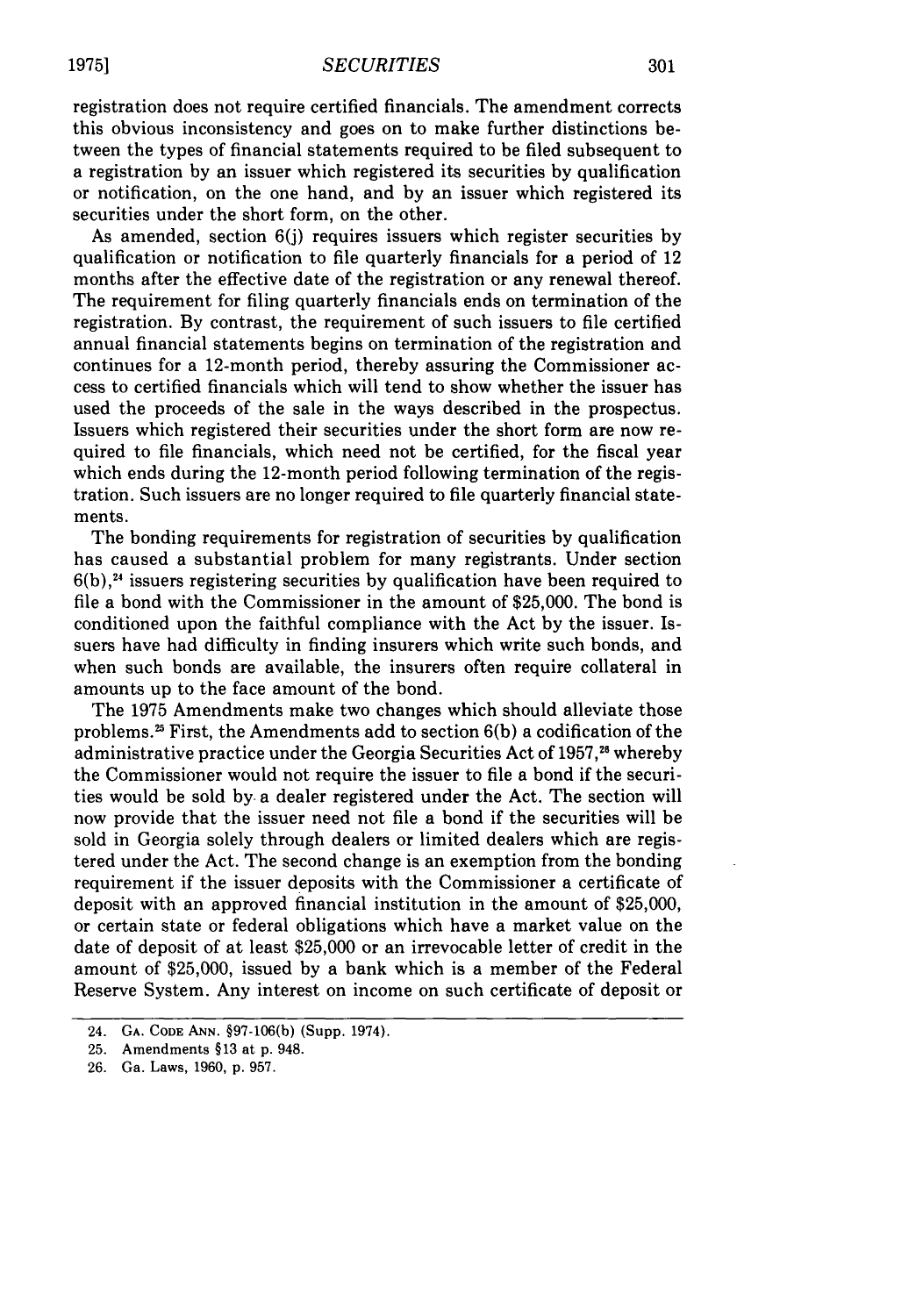securities will be payable to the dealer or limited dealer. Conditions under which the deposits may be withdrawn and procedures **by** which an aggrieved person may realize upon the deposits are specified in the Amendments.<sup>27</sup>

The Amendments also add provisions for amending and supplementing registration statements.<sup>28</sup> Shortly after the Act's effective date, it became apparent that there was no provision for amending a registration statement to correct misstatements or omissions regarding the issuer's state of affairs on or prior to the registration's effective date and that there was no way to supplement a prospectus to reflect material developments occurring after the registration statement became effective. A new regulation<sup>29</sup> was promulgated which allowed for updating, but no regulation covering amendments was adopted because representatives of the Attorney General believed that the Commissioner might not have the authority to adopt regulations providing for amendments to correct errors relating to events occurring prior to the effective date of the registration.

The 1975 Amendments add a new section<sup>30</sup> which provides for both amendments and supplements. Regarding amendments, the Act now provides that in the event a registration statement contains a misstatement or omission of material fact on the date the registration statement becomes effective, the registration statement may be amended **by** filing with the Commissioner the changes required in the prospectus or other portion of the registration statement. The amendment must be signed **by** the persons required to file the original registration statement and shall become effective when so ordered **by** the Commissioner. As to supplements, the Act now provides that appropriate changes may be made to the prospectus in the event factual developments which should be reflected in the prospectus occur after the effective date of the registration statement. The changes may be made **by** reprint, excision, or sticker. The prospectus, as supplemented, may be used after the fifth full business day after five copies thereof have been filed with the Commissioner unless the Commissioner orders a shorter period. Presumably, the regulation dealing with supplements31 is superseded **by** the amendment.

Clarifying amendments<sup>32</sup> were made to the section on the short form of registration.33 These amendments make it plain **(1)** that the securities which may be sold under the short form are those of the issuer who is selling the securities or whose affiliate is selling the securities, and (2) that persons who make up the **25** authorized purchasers are only the persons who purchase in Georgia.

**<sup>27.</sup>** Amendments §13 at **pp.** 949-50.

<sup>28.</sup> Amendments §16 at p. 953.

<sup>29.</sup> RULES **AND REGULATIONS** OF **THE STATE** OF **GEORGIA** §590-4-3-.04(2) (July 25, 1974).

<sup>30.</sup> **GA. CODE** ANN. §97-106(k)(2) (Supp. 1975).

<sup>31.</sup> **RULES AND REGULATIONS** OF THE **STATE OF GEORGIA** §590-4-3-.03 (July 25, 1974).

<sup>32.</sup> Amendments §10,at p. 941.

**<sup>33.</sup>** 1973 Act §5(d), **GA. CODE ANN.** §97-105(d) (Supp. 1974).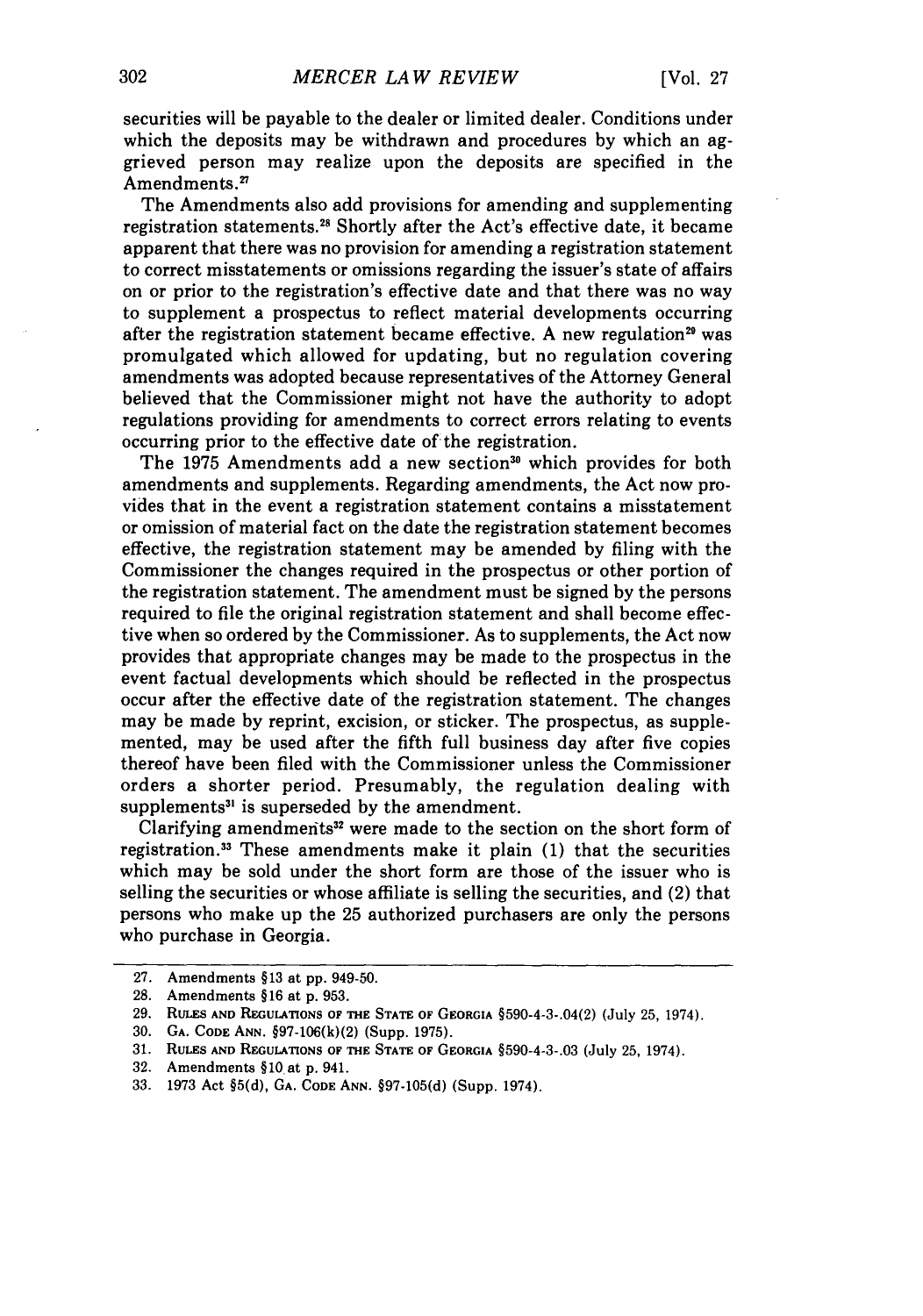#### *SECURITIES*

The 1975 Amendments also added a new form of registration to the Act.<sup>34</sup> Representatives of the Attorney General felt that there was a large potential for abuse of the not-for-profit issuer exemption,<sup>35</sup> particularly through the sale of church bonds. As a consequence, that exemption was deleted $36$ and the new form of registration was added. The new form of registration is available for the sale of securities of issuers which are organized and operated not for private profit and no part of the net earnings of which inures to the benefit of any person, private stockholder, or individual. There are no limits on the number of purchasers or on the amount of securities registered. The not-for-profit issuer registration is not the exclusive form of registration for such securities; any other form may be used if the conditions for the use thereof are satisfied. The new section  $5(e)^{37}$ specifies the information which is to be included in the prospectus and registration statement. In the event the securities registered are debt securities, the registration statement must be accompanied by a trust indenture governing, *inter alia,,* disbursement of the proceeds from the sale of such securities, and collection and disbursement of the payments of principal and interest on such securities. The amendment also provides minimum conditions for the trustee in order to insure his independence from the underwriter or the issuer of the securities.

# *B. Exempt Securities And Transactions*

For the most part, the amendments to the provisions of the Act relating to exempt securities and exempt transactions were made to clarify ambiguities which had not been removed by earlier amendments. For example, the section which makes federally registered securities and certain federal securities exempt under the Act upon making certain minimal filings<sup>38</sup> has been amended<sup>39</sup> to make it clear that securities which are exempt under rule 240<sup>40</sup> of the Securities Act of 1933<sup>41</sup> cannot qualify under the section. Section  $9(f)^{42}$  was amended<sup>43</sup> to clarify an entity's right to distribute securities of another issuer to its own security holders if certain conditions are satisfied. Also section  $9(b)$ ,<sup> $\boldsymbol{4}$ </sup> the section which relates to sales of securities by a pledgee, was amended<sup>45</sup> to make clear, as most had already assumed, that the exemption would not be available if the pledgee were the issuer,

40. 17 C.F.R. §230.240 (1974).

- 42. **GA. CODE ANN.** §97-109(f) (Supp. 1974).
- 43. Amendments §20 at pp. 955-56.
- 44. GA. CODE ANN. §97-109(b) (Supp. 1974).
- 45. Amendments §18 at p. 955.

**19751**

<sup>34.</sup> Amendments §11 at pp. 941-47.

<sup>35. 1973</sup> Act §8(i), **GA.** CODE ANN. §97-108(i) (Supp. 1974).

<sup>36.</sup> Amendments §17 at p. 954.

<sup>37.</sup> **GA. CODE** ANN. §97-105(e) (Supp. 1974).

<sup>38. 1973</sup> Act §9(e), **GA.** CODE ANN. §97-109(e) (Supp. 1974).

<sup>39.</sup> Amendments §19 at p. 955.

<sup>41. 15</sup> U.S.C.A. §17a *et seq.* (Rev. 1971).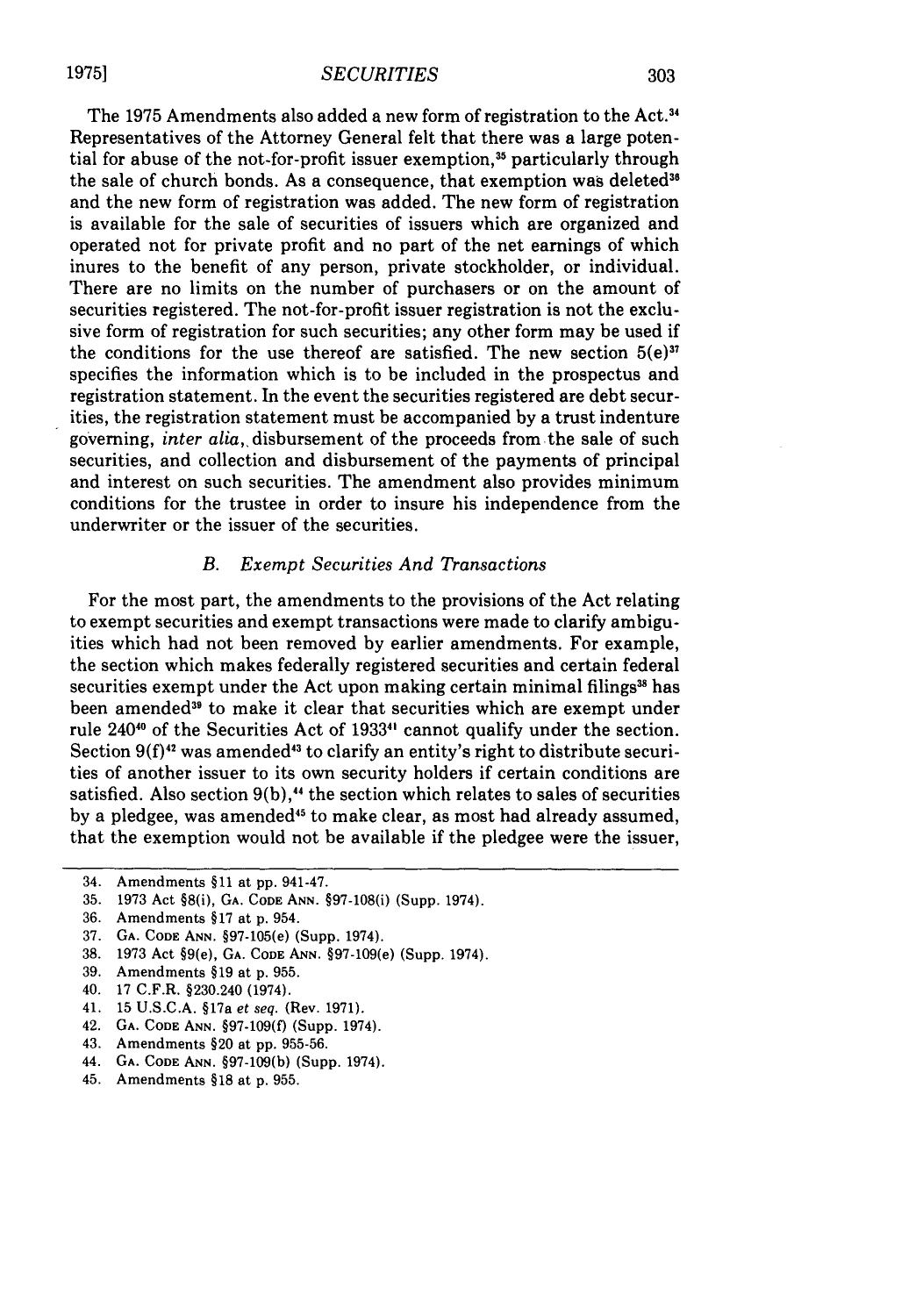an underwriter, or an affiliate of the issuer. Section  $9(m)$ ,<sup>46</sup> which relates to sales of securities by an issuer of its affiliates to 15 or fewer persons during a 12-month period, was amended<sup>47</sup> to make clear  $(1)$  that the securities sold pursuant to the exemption are the securities of the issuer which is selling the securities or whose affiliate is selling the securities and (2) that the persons who make up the 15 authorized purchasers are only persons who purchase in Georgia. Section  $8(c)$ ,<sup>48</sup> which makes bank securities exempt, was amended<sup>49</sup> to exempt interests or participations in the common trust funds which are administered by banks.

Other changes brought on by the 1975 Amendments are more substantive. For example, the exemption for securities of not-for-profit issuers<sup>50</sup> was repealed<sup>51</sup> in favor of a new form of registration.<sup>52</sup> Also, section  $8(i)$ ,<sup>53</sup> the section which provided an exemption on certain conditions for negotiable instruments maturing in not more than 12 months, was amended in two respects. <sup>5</sup> ' First, the subject of exemption was changed from negotiable instruments to promissory notes in order to avoid any question of the availability of the exemption in the event the instrument bears the legend restricting negotiability which is required by rule  $147<sup>55</sup>$  (intrastate exemption) of the Securities Act of 1933.<sup>56</sup> Secondly, the maximum maturity for the instrument was reduced from 12 months to 9 months in order to make the exemption conform to comparable exemptions under the Securities Act of 1933<sup>57</sup> and the laws of other states.<sup>58</sup>

Finally, the section which makes transactions concerning certain stock option, retirement and other deferred income plans exempt from registration<sup>59</sup> was amended<sup>60</sup> in a number of respects, the most important of which were (1) to bring the test for the applicability of the exemption to securities originating from the collective investment funds maintained in connection with the retirement and other deferred income plans more nearly in line with the test contained in the comparable provision of the Securities Act of 1933<sup>61</sup> and (2) to add an exemption for securities issued in connection

- 48. **GA. CODE ANN. §97-108(c) (Supp. 1974).**
- 49. Amendments **§26** at **p. 960.**

- 51. Amendments §17 at p. 954.
- 52. Amendments **§11** at pp. 941-47.
- 53. 1973 Act §8(i), **GA. CODE ANN.** §97-108(i) (Supp. 1974).
- 54. Amendments §17 at p. 954.
- 55. 17 C.F.R. §230.147 (1975).
- 56. 15 U.S.C.A. §77a *et seq.* (Rev. 1971).
- 57. 15 U.S.C.A. §77c(3) (Rev. 1971).

**58.** *See, e.g.,* **ALA.** CODE §53-37(i) **(1960);** COL. REV. **STAT.** §11-51-114(1)(i) (Rev. 1973); *and* **IDAHO CODE** §30-1434(10) (Rev. **1969).**

- **59. 1973** Act §9(i), **GA. CODE ANN.** §97-109(i) (Supp. 1974).
- **60.** Amendments **§27** at p. **961.**
- **61. 15 U.S.C.A.** §77c(2) (Rev. **1971).**

<sup>46.</sup> **GA. CODE ANN.** §97-109(m) (Supp. 1974).

**<sup>47.</sup>** Amendments §21 at **p. 956.**

**<sup>50. 1973</sup>** Act §8(i), **GA. CODE** ANN. §97-108(i) (Supp. 1974). See *Registration Of Securities, supra,* for a discussion of this new form.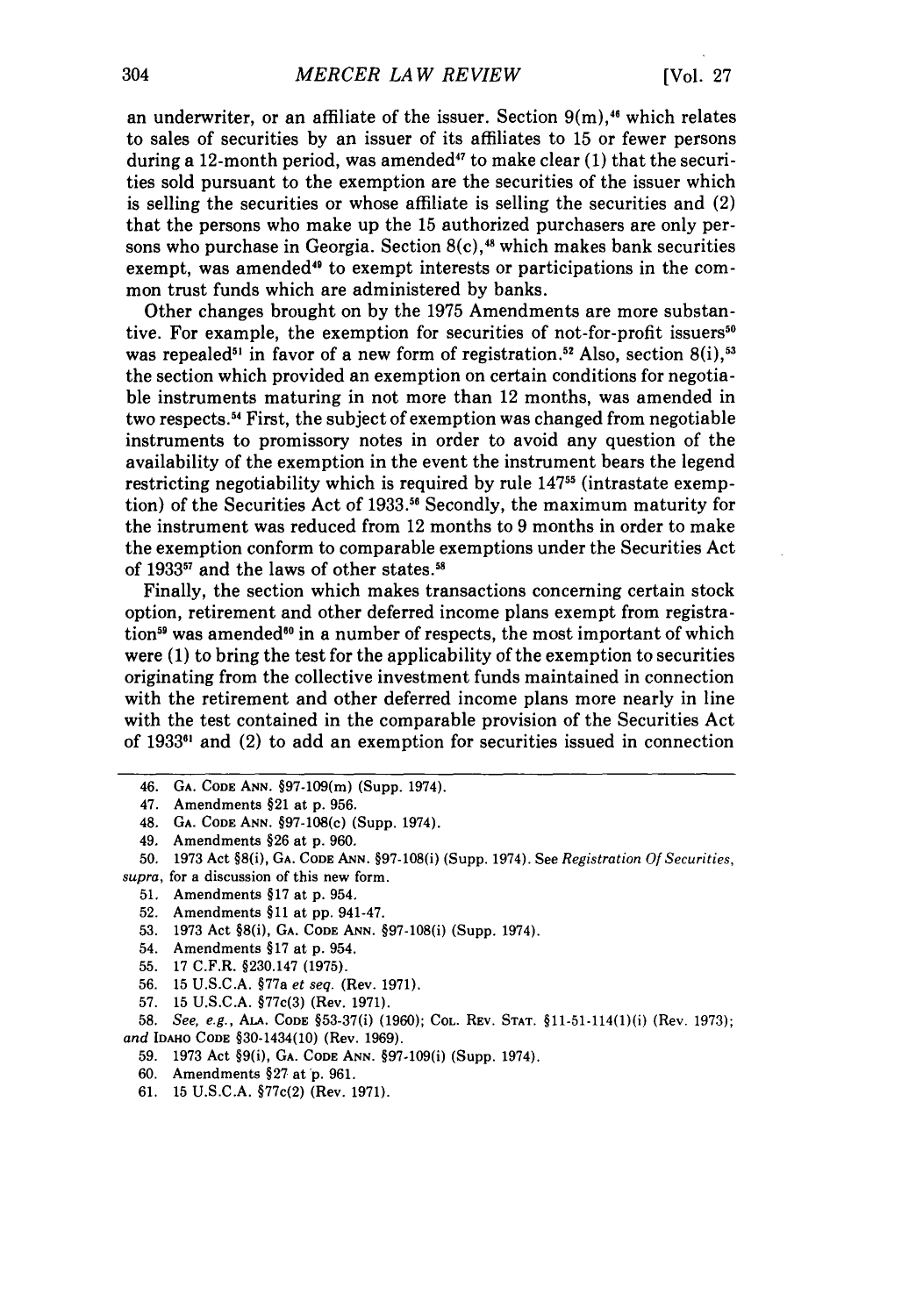305

with an individual retirement account qualified under the Internal Revenue Code.<sup>62</sup>

# *C. Regulation Of Dealers And Salesmen*

Probably the most important change in the portion of the Act regulating dealers and limited dealers" is the modification of the bonding requirement. 4 Prior to the enactment of the 1973 Act, Georgia law required dealers and limited dealers to file a \$10,000 bond with the Commissioner as a condition to the registration in order to provide at least a modicum of protection for persons who were damaged as a result of the dealer's or limited dealer's violation of the securities laws.<sup>65</sup> The 1973 Act's increase in the amount of the bond from  $$10,000$  to  $$25,000$ <sup>66</sup> was paralleled by a withdrawal from the market of a number of insurers who had issued such bonds and by a growing reluctance of many of the remaining insurers to issue such bonds without complete collateralization. As a result, many dealers could obtain the necessary bonds only if they paid the insurer a premium for the bond and pledged to the insurer a certificate of deposit, cash, or other comparable liquid assets in the face amount of the bond.

The effect of the bonding requirement was mitigated somewhat by the provision of the Act which exempted any dealer or limited dealer from the requirement if it had a net worth of at least \$250,000, as determined by generally accepted accounting principles.<sup>67</sup> The theory of the exemption is that if the dealer or limited dealer had such a net worth, it would be able to pay at least \$25,000 of claims. It was thought, however, that strict adherence to generally accepted accounting principles could result in inequities. For example, under such principles, net worth could not include subordinated debt even though the economic effect of such debt is close to that of equity capital.

The 1975 Amendments move away from the concept of net worth by adopting the new concept of minimum capital.<sup>68</sup> Minimum capital will be identical to net worth but the Commissioner has been authorized to adopt regulations which will give it further definition, thereby tailoring the concept more to the protection of investors.

The 1975 Amendments provide further relief from the bonding requirement by adding a provision which allows a dealer or limited dealer to deposit with the Commissioner a certificate of deposit with an approved financial institution in the amount of \$25,000, certain state or federal obligations which have a market value on the date of deposit of at least

<sup>62.</sup> **INT.** REV. **CODE** of 1954, §408.

<sup>63. 1973</sup> Act §3, **GA. CODE ANN.** §97-103 (Supp. 1974).

<sup>64.</sup> Amendments §6 at pp. 934-38.

<sup>65.</sup> Georgia Securities Act of 1957, Ga. Laws, 1960, p. 957.

<sup>66. 1973</sup> Act §3(g), GA. CODE ANN. §97-103(g) (Supp. 1974).

<sup>67.</sup> *Id.*

<sup>68.</sup> Amendments §6 at p. 935.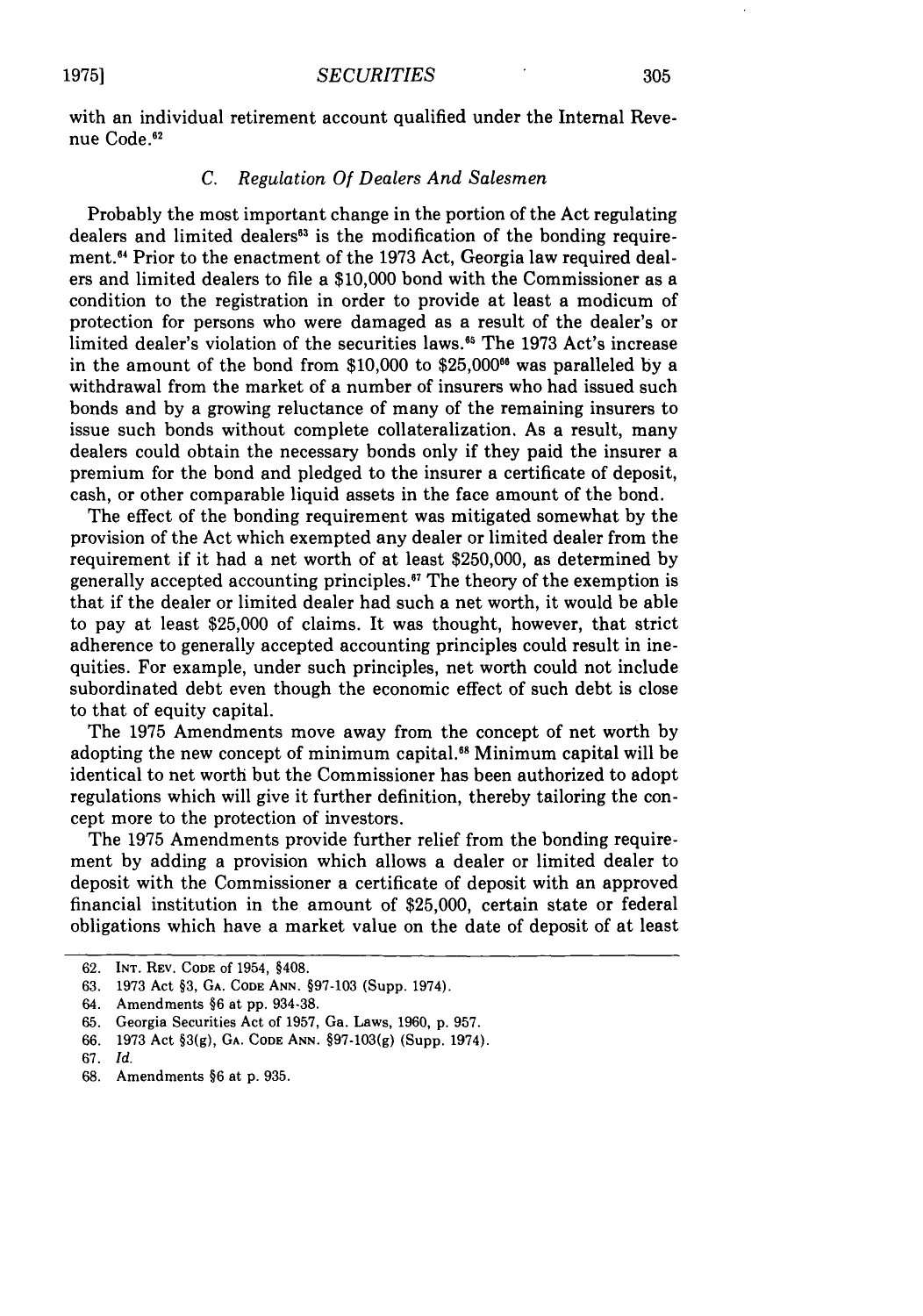\$25,000, or an irrevocable letter of credit addressed to the Commissioner in the amount of \$25,000, issued by a bank which is a member of the Federal Reserve System.<sup>69</sup> Any interest or income on such certificate of deposit or securities will be payable to the dealer or limited dealer. The amendment goes on to specify the conditions under which the deposits may be withdrawn and the procedures by which an aggrieved party may realize upon such deposit.

In another of the Amendments,<sup> $\pi$ </sup> a restriction on the activities of limited salesmen was abolished. The restriction appeared in a regulation<sup> $n$ </sup> which provided that a limited salesman could be registered to sell securities for only one issuer or limited dealer at a time, with very limited exceptions. The regulation caused very little problem for a limited salesman registered to sell securities for a limited dealer since the limited salesman could sell any securities which the limited dealer was authorized to sell. The limited salesman registered to sell securities of one issuer, on the other hand, was restricted to the securities of such issuer. This restriction was particularly severe in the case of real estate syndications since each syndication would probably be an issuer. The limited salesman would be prevented, therefore, from participating in more than one syndication at a time.

The Amendments ended the restriction by expanding the definition of limited salesmen<sup>72</sup> to authorize such a salesman to make sales of securities of more than one issuer, either successively or concurrently, provided that all such issuers are affiliates and one of such issuers enters into an agreement with the Commissioner whereby such issuer assumes responsibility for supervising the limited salesman and for the liabilities imposed by the Act for the securities transactions of such limited salesman.

The 1975 Amendments contain several other less important changes affecting dealers and salesmen. New section 3(i)<sup>73</sup> was added<sup>74</sup> to provide a mechanism for amending the registration of dealers and limited dealers to reflect changes of name, address, branch offices, principals, state of incorporation, corporate form, or other changes which do not materially affect the business of the dealer or limited dealer. The pertinent sections were amended to allow the Commissioner to set the fee for the qualifying examinations for principals of dealers and limited dealers,<sup>75</sup> and for salesmen and limited salesmen.<sup>76</sup> Another amendment<sup>77</sup> makes it clear that the Commissioner may not waive the requirement that an applicant for registration as a dealer or limited dealer supply certain financial statements.

- **75.** Amendments §4 at **p. 933.**
- **76.** Amendments **§5** at **p.** 934.

<sup>69.</sup> Amendments **§6** at pp. 936-38, *amending* **GA. CODE ANN.** §97-103(g) (Supp. 1974).

<sup>70.</sup> Amendments **§1** at p. 930.

**<sup>71.</sup>** RuLEs **AND REGULATIONS OF THE STATE OF GEORGIA** §590-4-2-.05 (July **25,** 1974).

**<sup>72. 1973</sup>** Act §2(a)(9), **GA. CODE ANN.** §97-102(a)(9) (Supp. 1974).

**<sup>73.</sup> GA. CODE ANN.** §97-103(i) (Supp. 1974).

<sup>74.</sup> Amendments **§7** at **pp. 938-39.**

**<sup>77.</sup>** Amendments §4 at **p. 933,** *amending* **GA. CODE ANN. §97-103(b)(11)** (Supp. 1974).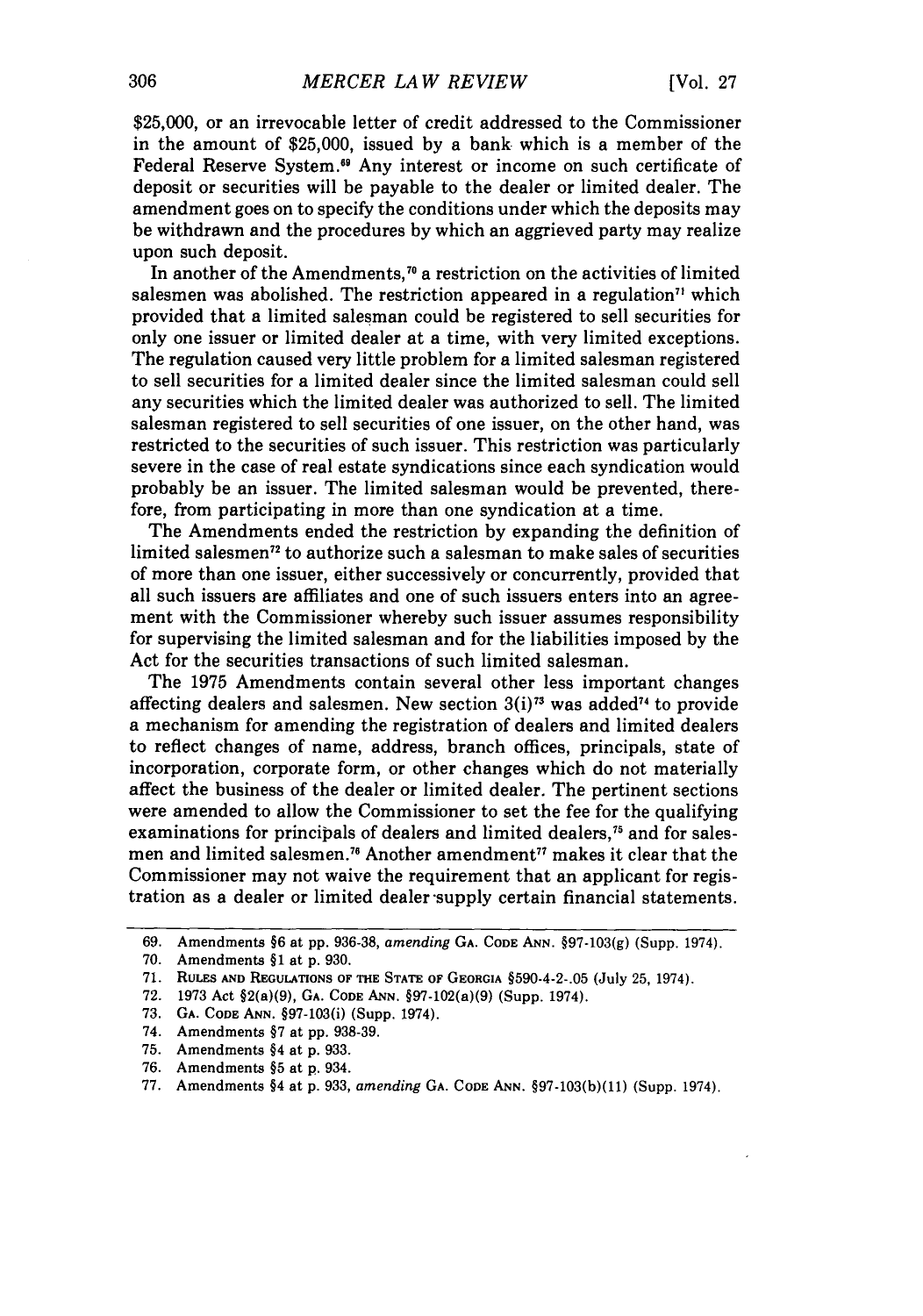Finally, the provision for revocation or rescission of the licenses of dealers, limited dealers, salesmen and limited salesmen was amended<sup>78</sup> to clarify some of the ambiguities regarding the hearing process.

# *D. Enforcement*

A number of the 1975 Amendments relate to enforcement of the Act's provisions, either through administrative or private actions. Several of the Amendments are technical and do not require detailed discussion here. Amendments of this category are the clarifications of the provisions relating to service of process,<sup>79</sup> to circumstances under which a witness may be compelled to testify,<sup>80</sup> and to administrative hearings, rescissions and revocations of licenses, and stop orders."'

Two new provisions were added to section  $12$ ,<sup>82</sup> which specifies what acts constitute violations of the Act. The first of these<sup>83</sup> makes it unlawful for registered dealers and salesmen, any one who has applied for registration as such, anyone who has filed a registration statement, and affiliates of all such persons knowingly to cause any false or misleading statement to be made, either in a document filed with the Commissioner or orally in a proceeding held pursuant to the Act.

The second new provision<sup>84</sup> is similar to section 17<sup>85</sup> of the Securities Act of 1933 and to rule 10b-5 $^{86}$  of the Securities Exchange Act of 1934. $^{87}$  Like section 17, and unlike rule 10b-5, the new provision applies only to offers and sales of securities, thereby maintaining the absence from the Act of any seller's remedies. Unlike section 17 and like rule 10b-5, the new provision applies to acts undertaken "in connection with" the offer of sale. Unlike both section 17 and rule 10b-5, the new provision does not include misstatements or omissions of material fact; however, another section of the Act, section  $12(a)(2)$ ,<sup>88</sup> makes it unlawful for a person to offer or sell a security by means of misstatement or omission of material fact. Importantly, the "in connection with" language which is used in both the new provision and rule 10b-5, and which is the basis for most of the extensions of rule **10b-5** into areas which do not involve securities regulation, is not contained in section 12(a)(3).

<sup>78.</sup> Amendments §8 at p. 939, *amending* **GA. CODE ANN.** §97-104(b) (Supp. 1974).

<sup>79.</sup> Amendments §22 at pp. 956-57, *amending* GA. **CODE ANN.** §97-111(b) (Supp. 1974).

<sup>80.</sup> Amendments §22 at p. 957, *amending* **GA. CODE ANN.** §97-111(d) (Supp. 1974).

<sup>81.</sup> Amendments §25 at pp. 959-60, *amending* **GA. CODE ANN.** §97-116 (Supp. 1974).

<sup>82.</sup> **GA. CODE ANN.** §97-112 (Supp. 1974).

<sup>83.</sup> Amendments §24 at pp. 958-59, *creating* **GA. CODE ANN.** §97-112(c) (Supp. 1975).

<sup>84.</sup> Amendments §24 at pp. 958-59, *creating* **GA. CODE ANN.** §97-112(d) (Supp. 1975).

<sup>85. 15</sup> U.S.C.A. §77g(Rev. 1975).

<sup>86. 17</sup> C.F.R. §240.10b-5 (1975).

<sup>87. 15</sup> U.S.C.A. §78j(b) (Rev. 1971).

<sup>88.</sup> **GA. CODE ANN.** §97-112(a)(2) (Supp. 1974).